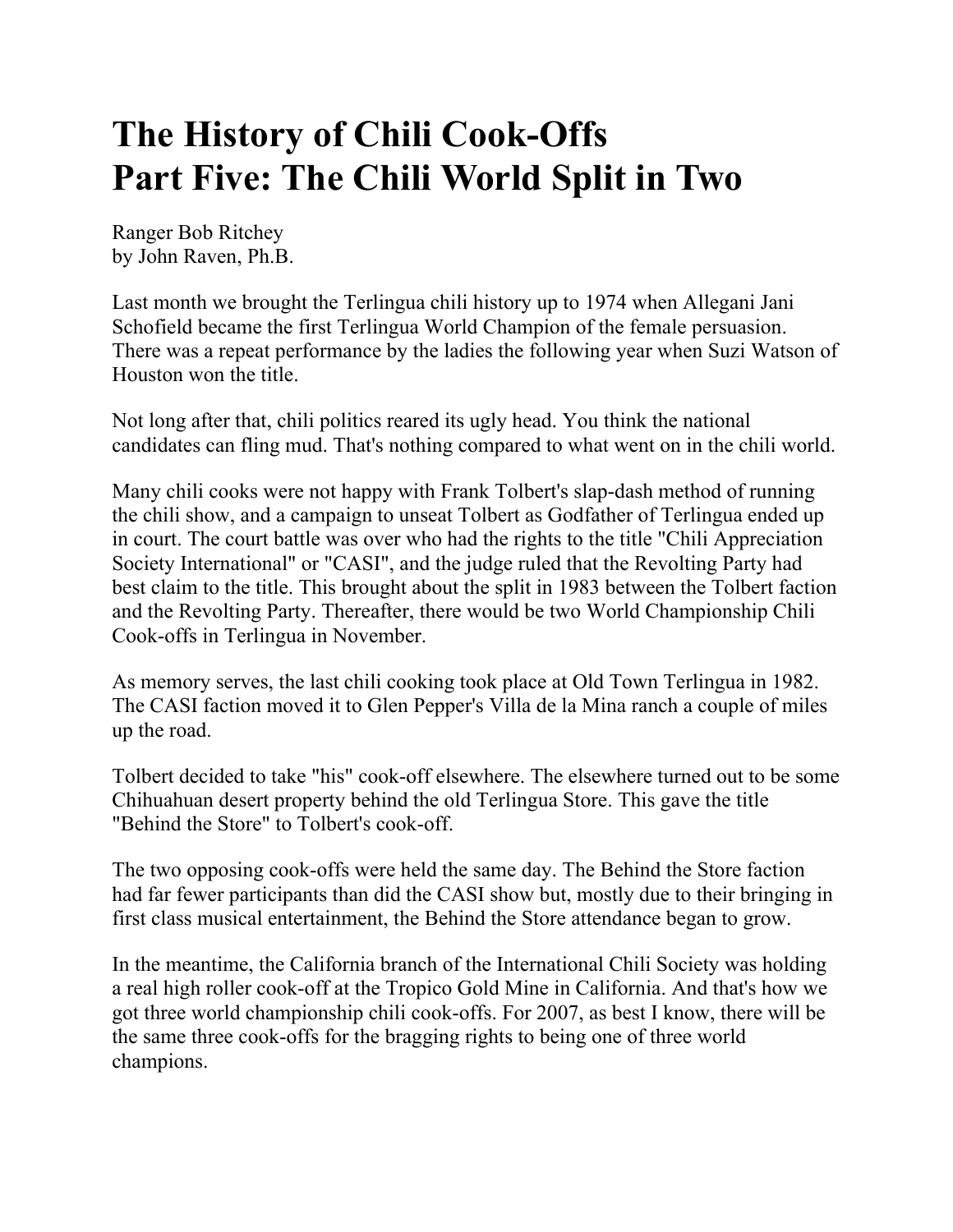## **Historic chili recipes**

The first really "hot" recipe was that of Ed "Chillee" Paetzel of Houston. Ed was one of the first chili competitors. He personally won Chilympiad twice and Trader's Village Prairie Dog Cook-Off twice. Both of these events were *major* cook-offs. (See Chat with a Chili Champ.)

Ed shared his recipe with his friends, and that base recipe won hundreds of cook-offs. It was the first Killer recipe.

#### **Ed "Chillee" Paetzel's 4-K Chili**

The four Ks are for the names of Ed's children, Kim, Karl, Kevin and Kris.

- 2 or 3 tablespoons cooking oil (more if needed)
- 4 cloves garlic, peeled and smashed with the blade of your knife
- 1 large red onion (chopped)
- 2 mild canned jalapeños, seeded and chopped (This will give a heat level that a five-year-old will like. This chili is not for fire-eating contests.)
- 5 pounds tender, lean meat, chili ground or hand cut
- $\cdot$  1/2 teaspoon dried oregano
- $\bullet$  1/2 teaspoon dried basil
- $\bullet$  1/2 teaspoon dried thyme
- 2 rounded tablespoons cumin (comino)
- 2 rounded tablespoons ground New Mexico red chiles
- 2 level tablespoons McCormick or other brand chili powder
- 1 teaspoon paprika
- 1 teaspoon ground black pepper
- 2 teaspoons salt
- 1 cup drinkable Texas Merlot Wine (Never cook with a wine you won't drink.)
- 2 cups hardy beef stock
- One 15-ounce can tomato sauce
- Water, if needed

Place cooking oil and garlic in your cooking pot at the same time. Turn on heat and brown garlic. When garlic is nicely browned, remove it from the oil and discard. The cold oil absorbs the favor of the garlic as it cooks without being bitter. Brown the onion, and jalapeno. Brown the meat in same pot with onion and jalapeño.

When meat is brown, put all the spices in and cook and stir until the meat is thoroughly covered with spices. Pour in wine and cook for about three minutes while the alcohol is evaporating. Pour in the beef stock and tomato sauce. If meat is not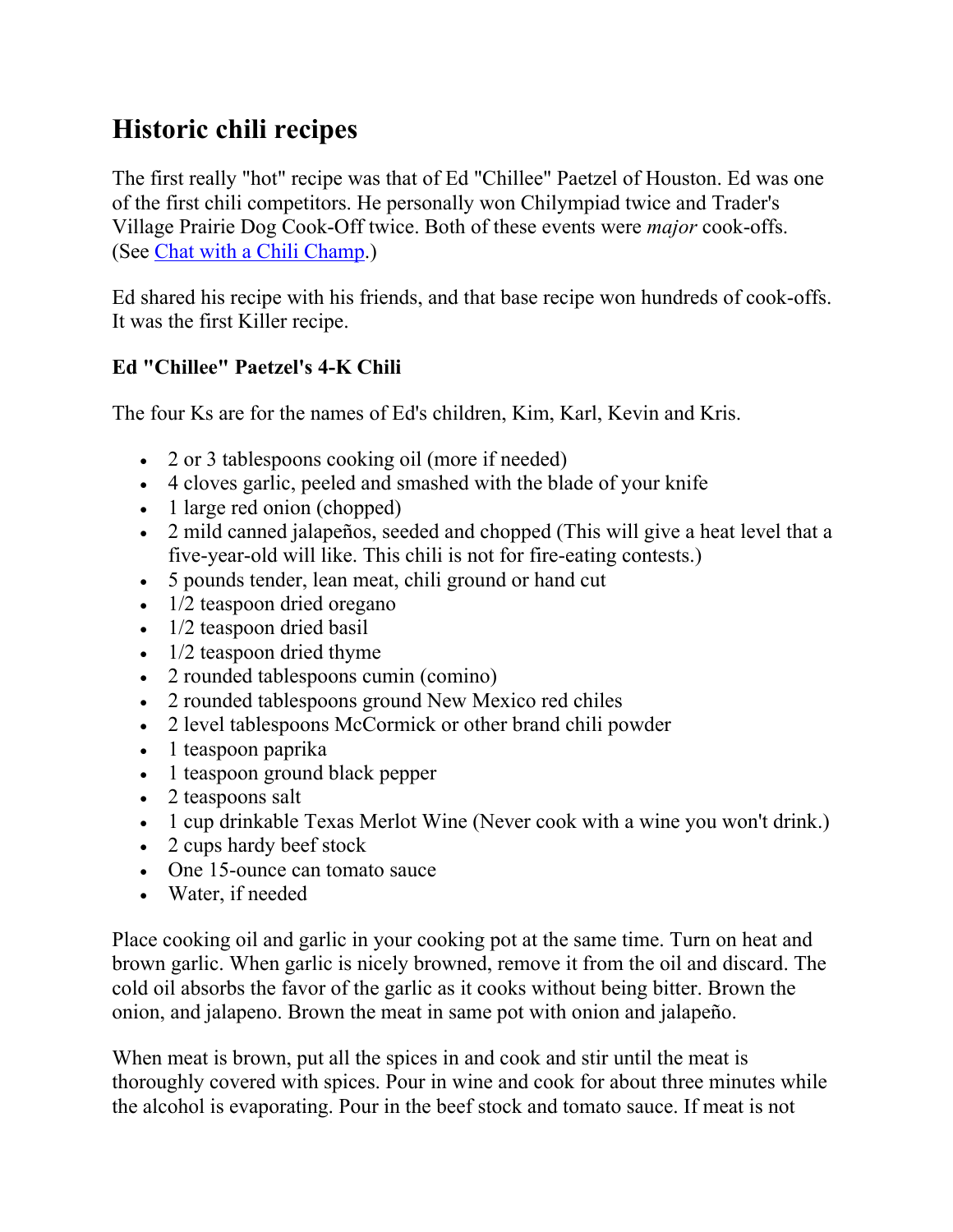completely covered with liquid, add a little water. Do not add beer to this chili. It makes it bitter. Cook chili until done. You can taste along the way. Do not let chili get dry at any time.

In my opinion the secret to Ed's chili was the use of New Mexico Red powder. It has a brilliant red color, and it does not have the bitter taste the ancho-based powders tend to have.

#### **The Ritchey Family**

Bob "Ranger Bob" Ritchey got sidetracked on a trip to Luckenbach in 1975 and ended up at Chilympiad, the Texas Men's Championship Chili Cook-Off at San Marcos, Texas. Ranger Bob found the event interesting enough to get started on the chili trail. He developed a recipe and before long he was winning trophies. I think Bob started in 1980, and in 1982 he won Chilympiad, which was the biggest chili cook-off in the world at that time. I think the record number of 401 cookers probably still stands.

The rest of his immediate family, Dad Wes, Mom Dorene, Brother Jeff, and Sister-inlaw Dani, and Brother Russell, were soon all involved in the chili cooking craze.

Since then the Ritchey clan has racked up seven wins at Terlingua, five at the Ladies State cook-off, four at Czhilispiel in Flatonia, two at Chilympiad and two at the Texas Open -- all first place wins. Their lesser placings are too numerous to list. You can't get a much better record than this.

### **Dorene Ritchey's 5-R Chili**

- 2 pounds cubed or coarsely ground boneless, trimmed beef (chuck or shoulder arm preferred)
- 1 tablespoon vegetable shortening
- $\bullet$  1-1/2 teaspoons hot sauce
- $\bullet$  8 ounces (1 cup) tomato sauce
- 2 beef bullion cubes
- 2 jalapeño peppers, skin surface slit
- 6 tablespoons chili powder (or to taste)
- 4 teaspoons ground cumin
- 1 tablespoon onion powder
- 1 teaspoon garlic powder
- $\bullet$  1/2 teaspoon salt
- $\bullet$  1/2 teaspoon white pepper
- 3/8 teaspoon cayenne
- 1/4 teaspoon oregano